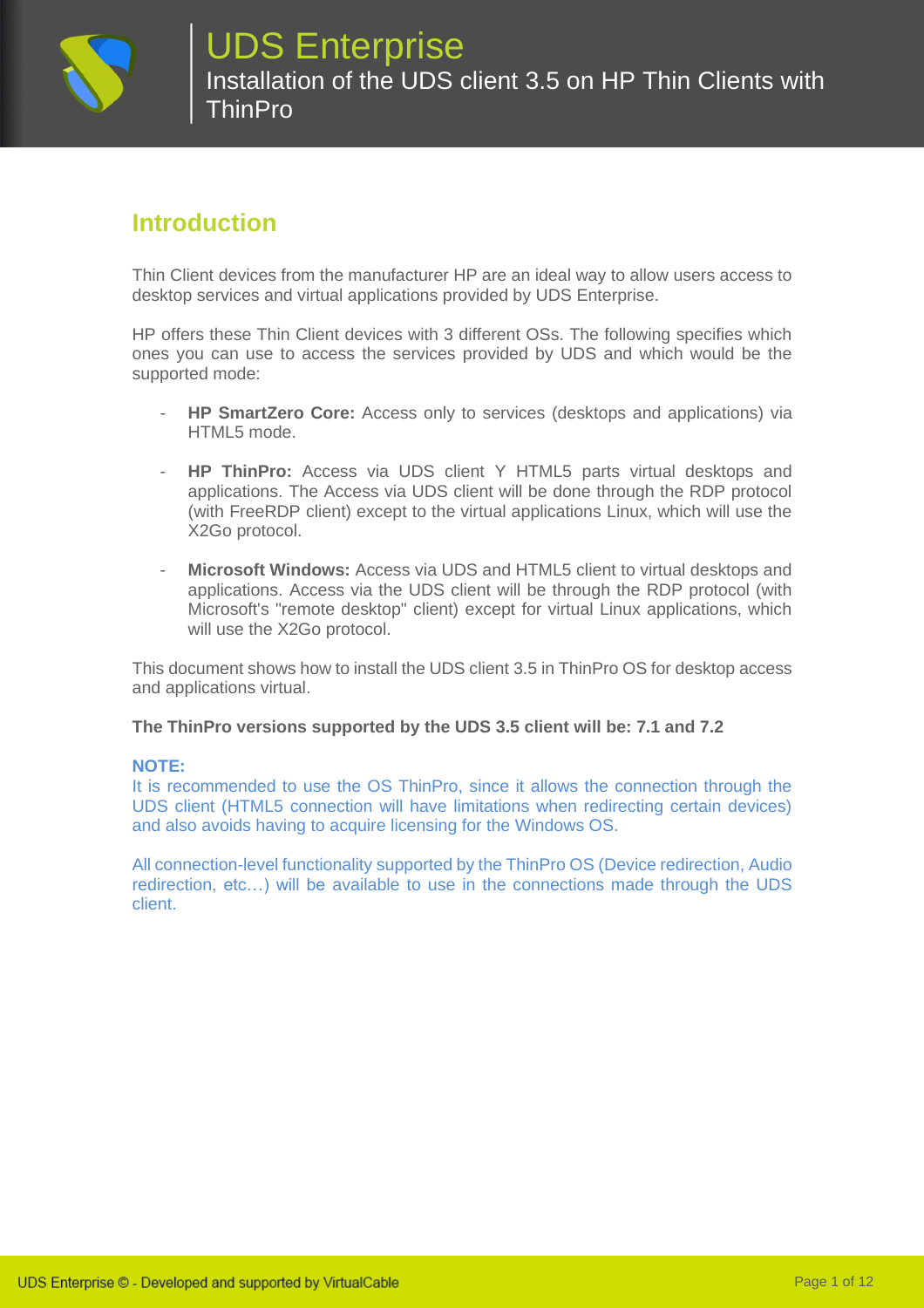

## **UDS Client Installation 3.5**

The installation of UDS 3.5 client can be done in versions by ThinPro 7.1 and 7.2 using the same package, you must download the following repository:

http://images.udsenterprise.com/files/ThinPro/UDSClient3.5\_Packages/

Download the package "udsclient3-3.5.0-thinpro.tar.gz" and copy it to the device, for example, you can create a folder in /root and download it there:



**NOTE:** If you want to copy the script via ssh, it will be necessary to start this service on the device (Switch to Administrator - Control Panel - Manageability - SSHD Manager - Enable Incoming Secure Shell Access). You can also download it directly from the Thin Client itself using the command wget (accessing as administrator and from a terminal):

wget

http://images.udsenterprise.com/files/ThinPro/UDSClient3.5\_Packages/ud sclient3-3.5.0-thinpro.tar.gz

| root@HP1062e5067b31:~/UDSClient3.5                                                                                                                                                                                   | n      | $\boldsymbol{\mathsf{x}}$ |
|----------------------------------------------------------------------------------------------------------------------------------------------------------------------------------------------------------------------|--------|---------------------------|
| root@HP1062e5067b31:~# cd UDSClient3.5/<br>root@HP1062e5067b31:~/UDSClient3.5# wget http://images.udsenterprise.com/files/T<br>hinPro/UDSClient3.5_Packages/udsclient3-3.5.0-thinpro.tar.gz                          |        |                           |
| --2022-01-18 17:27:31-- http://images.udsenterprise.com/files/ThinPro/UDSClient<br>3.5_Packages/udsclient3-3.5.0-thinpro.tar.gz                                                                                      |        |                           |
| Resolving images.udsenterprise.com (images.udsenterprise.com) 188.165.133.128<br>Connecting to images.udsenterprise.com (images.udsenterprise.com) 188.165.133.12 <br>$8 :80$ connected.                             |        |                           |
| HTTP request sent, awaiting response 301 Moved Permanently<br>Location: https://images.udsenterprise.com/files/ThinPro/UDSClient3.5_Packages/u<br>dsclient3-3.5.0-thinpro.tar.gz [following]                         |        |                           |
| --2022-01-18 17:27:31-- https://images.udsenterprise.com/files/ThinPro/UDSClien<br>t3.5_Packages/udsclient3-3.5.0-thinpro.tar.gz<br>Connecting to images.udsenterprise.com (images.udsenterprise.com) 188.165.133.12 |        |                           |
| $8 :443$ connected.<br>HTTP request sent, awaiting response 200 OK<br>Length: 118761422 (113M) [application/x-gzip]<br>Saving to: 'udsclient3-3.5.0-thinpro.tar.gz'                                                  |        |                           |
| udsclient3–3.5.0–th 100%[===================>] 113.26M                     10.3MB/s                                                                                                                                  | in 11s |                           |
| 2022-01-18 17:27:43 (9.86 MB/s) - 'udsclient3-3.5.0-thinpro.tar.gz' saved [11876<br>1422/118761422]                                                                                                                  |        |                           |
| root@HP1062e5067b31:~/UDSClient3.5#                                                                                                                                                                                  |        |                           |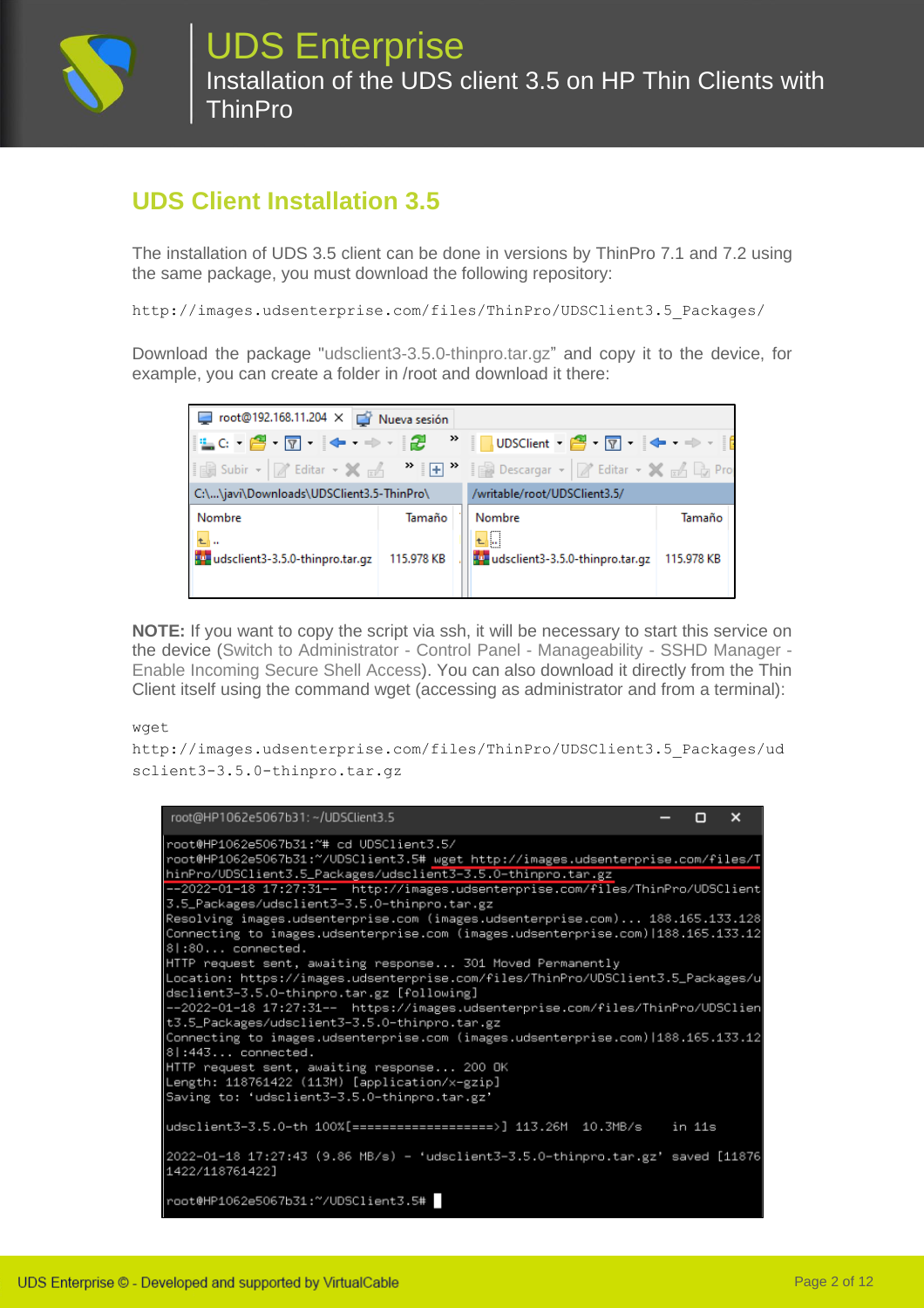

Enable the administrator mode and in the menu "**Tools**" start a terminal (X Terminal).



Confirm that you have the package in the location where you have copied or download it and unzip it:

```
root@HP1062e5067b31:~/UDSClient3.5
root@HP1062e5067b31:~/UDSClient3.5# ls -la
total 115980
                        62 Jan 18 17:27 .
drwxr-xr-x 1 root root
drwxr-xr-x 1 root root
root@HP1062e5067b31:~/UDSClient3.5# tar xvzf udsclient3-3.5.0-thinpro.tar.gz
```
Run the installation script: **install-uds-client.sh**

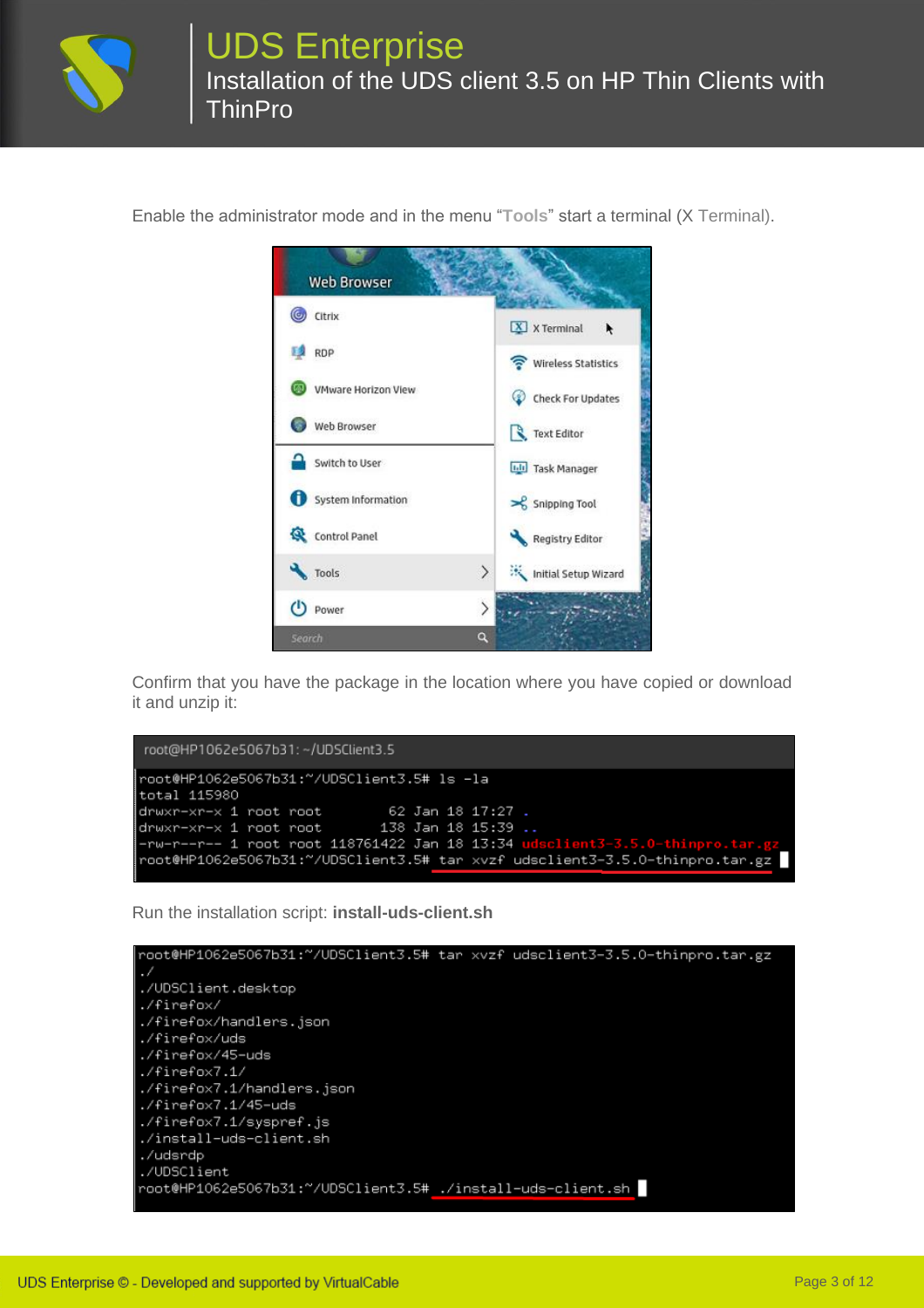

Wait for the installation process to finish and review that the process has finished correctly:

```
root@HP1062e5067b31:~/UDSClient3.5# ./install-uds-client.sh
Installing for thinpro version 7.2 or later
root@HP1062e5067b31:~/UDSClient3.5#
```
Once the installation of the UDS client is finished, you would be ready to connect to desks and Applications virtual.

To access UDS services, you will have to create a new connection of type "**Web Browser**" or edit the existing one:

| Create               | Citrix                             |                   |  |
|----------------------|------------------------------------|-------------------|--|
| Arrange              | <b>RDP</b><br>23                   | Start             |  |
| Switch to Admin Mode | <b>VMWare Horizon View</b><br>(FB) | Web Brc & Edit    |  |
| Power                | Web Browser                        | Copy              |  |
|                      | Other                              | Rename            |  |
|                      |                                    | <b>III</b> Delete |  |

Indicate a descriptive name and the access URL (IP address or name) of the UDS server.

|                                                 | Web Browser Connection Manager<br>×<br>◻                                                                                                                                                                                                                                                                    |                                                        | Web Browser Connection Manager                                                                                                           |             | □      | × |
|-------------------------------------------------|-------------------------------------------------------------------------------------------------------------------------------------------------------------------------------------------------------------------------------------------------------------------------------------------------------------|--------------------------------------------------------|------------------------------------------------------------------------------------------------------------------------------------------|-------------|--------|---|
| Configuration<br>$\Box$ Preferences<br>Advanced | Name: UDS<br>https://demo.udsenterprise.com<br>URL:<br>Intended Use: Internet =<br>Enable kiosk mode<br>V Show Back and Forward Button<br>Show URL Bar and Refresh Button<br>V Show Search Bar<br>V Show Home Button<br>V Show Tabs Bar<br>V Show Task Bar<br>V Enable full screen<br>√ Enable print dialog | Configuration<br>لسا<br>$\Box$ Preferences<br>Advanced | <b>Fallback Connection:</b><br>Auto start priority:<br>Auto reconnect:<br>Wait for network before connecting: √<br>Show icon on desktop: | 1<br>√<br>٠ |        | ÷ |
|                                                 | Ok<br>Apply<br>Cancel                                                                                                                                                                                                                                                                                       |                                                        | Ok<br>Apply                                                                                                                              |             | Cancel |   |

You can also indicate if you want it to start in Kiosk mode, full screen, connection priority, reconnection, etc...

#### **NOTE:**

The rest of the connections created by default can be eliminated.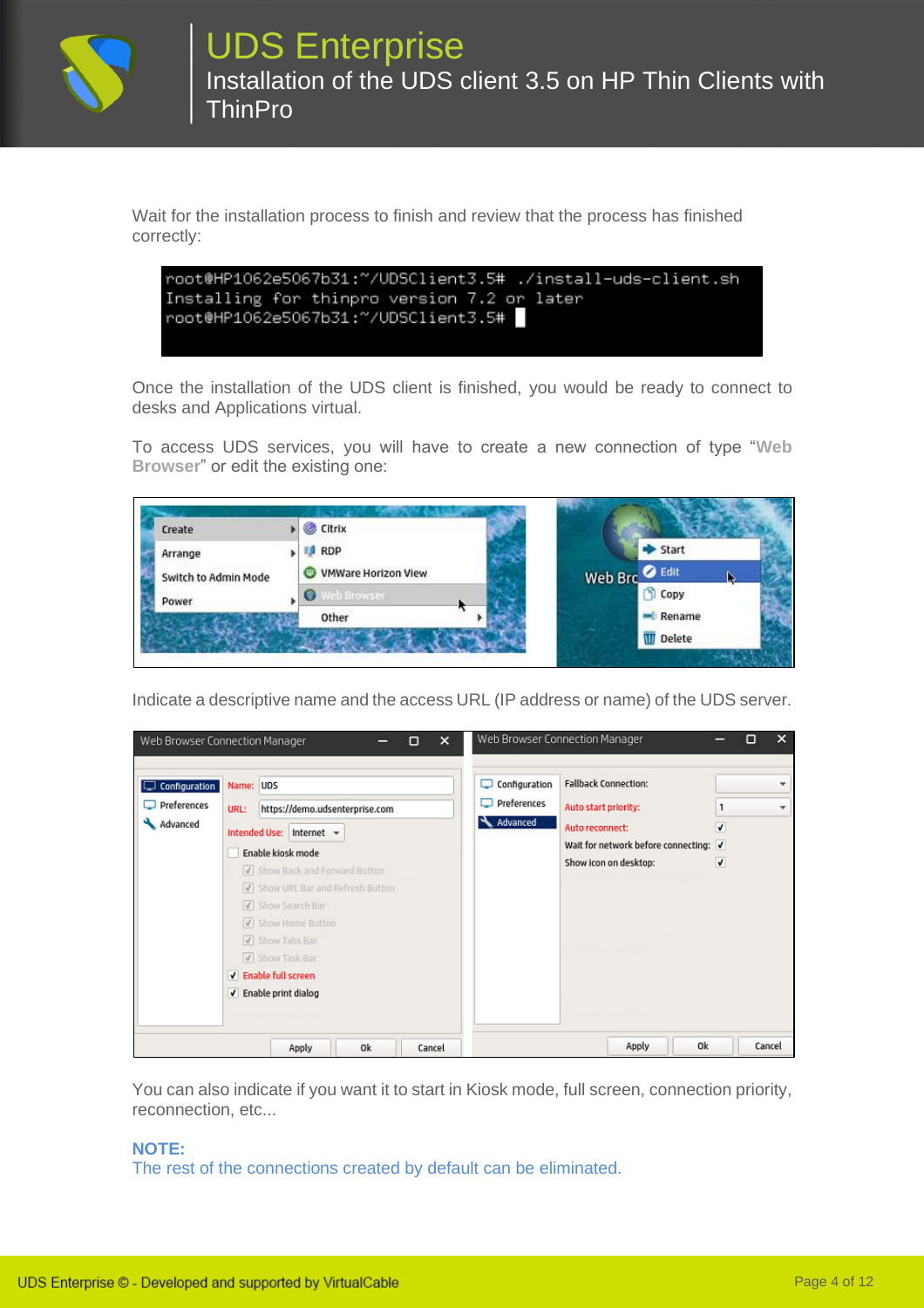

## UDS Enterprise

Installation of the UDS client 3.5 on HP Thin Clients with **ThinPro** 



When you start the device again, you will verify that the connection starts with the UDS login page.

| ĸ |                       |
|---|-----------------------|
|   | <b>UDS Enterprise</b> |
|   | Usemame*              |
|   | Password              |
|   | Login                 |
|   |                       |

When you validate with a user, you will visualize the services and you will be able to access them via RDP connection, both desktops or virtual applications:

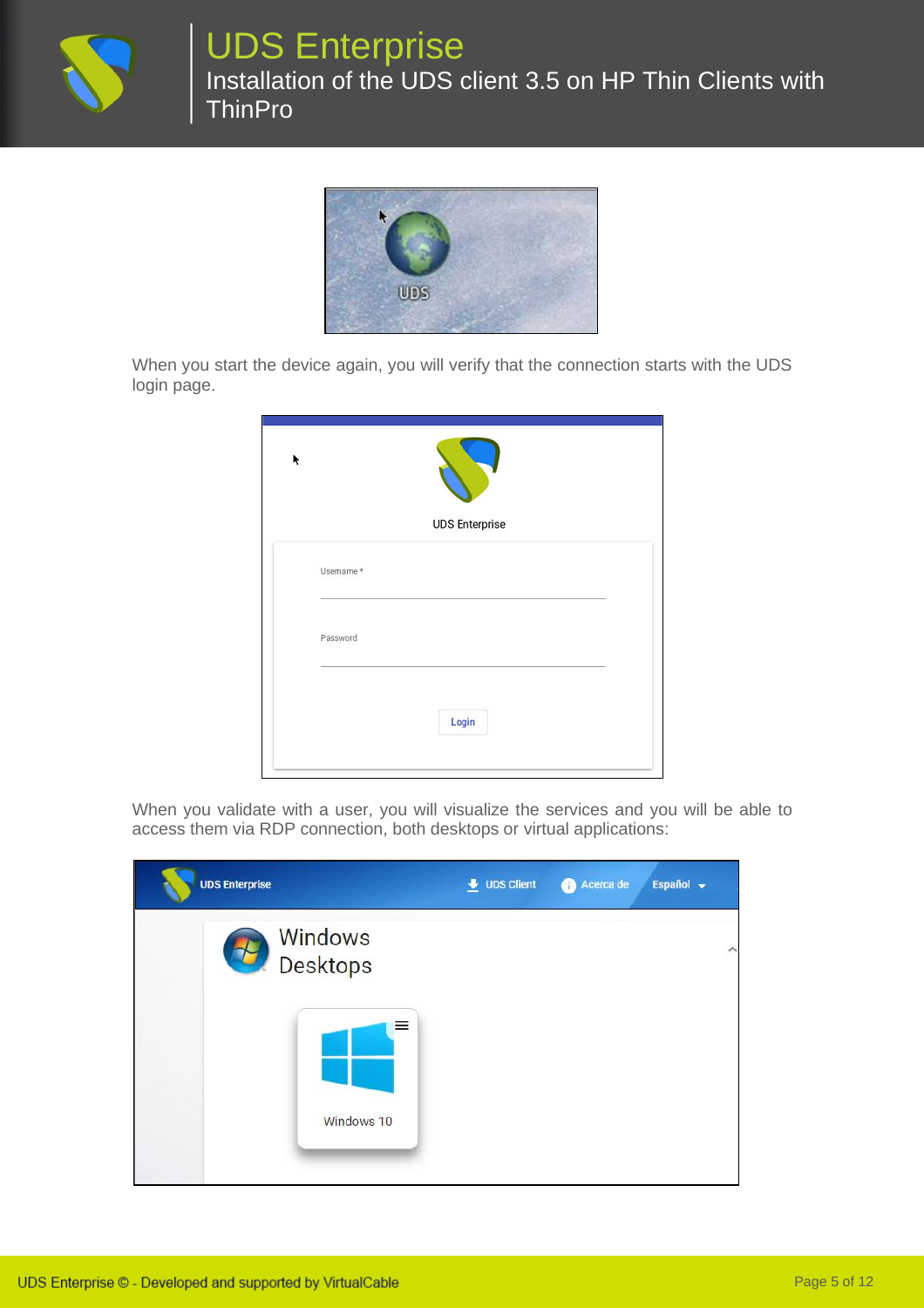

## UDS Enterprise

Installation of the UDS client 3.5 on HP Thin Clients with **ThinPro** 





In the connections to services made from Thin Client devices with ThinPro, the parameters indicated in the RDP transport (UDS administration – Connectivity – Transports) will not apply.

If you need to modify any parameter related to the connection (screen configuration, colors, device redirection, display, etc...), it will be necessary to do it from the Thin Client itself.

To modify any of these parameters, you will have to access as administrator.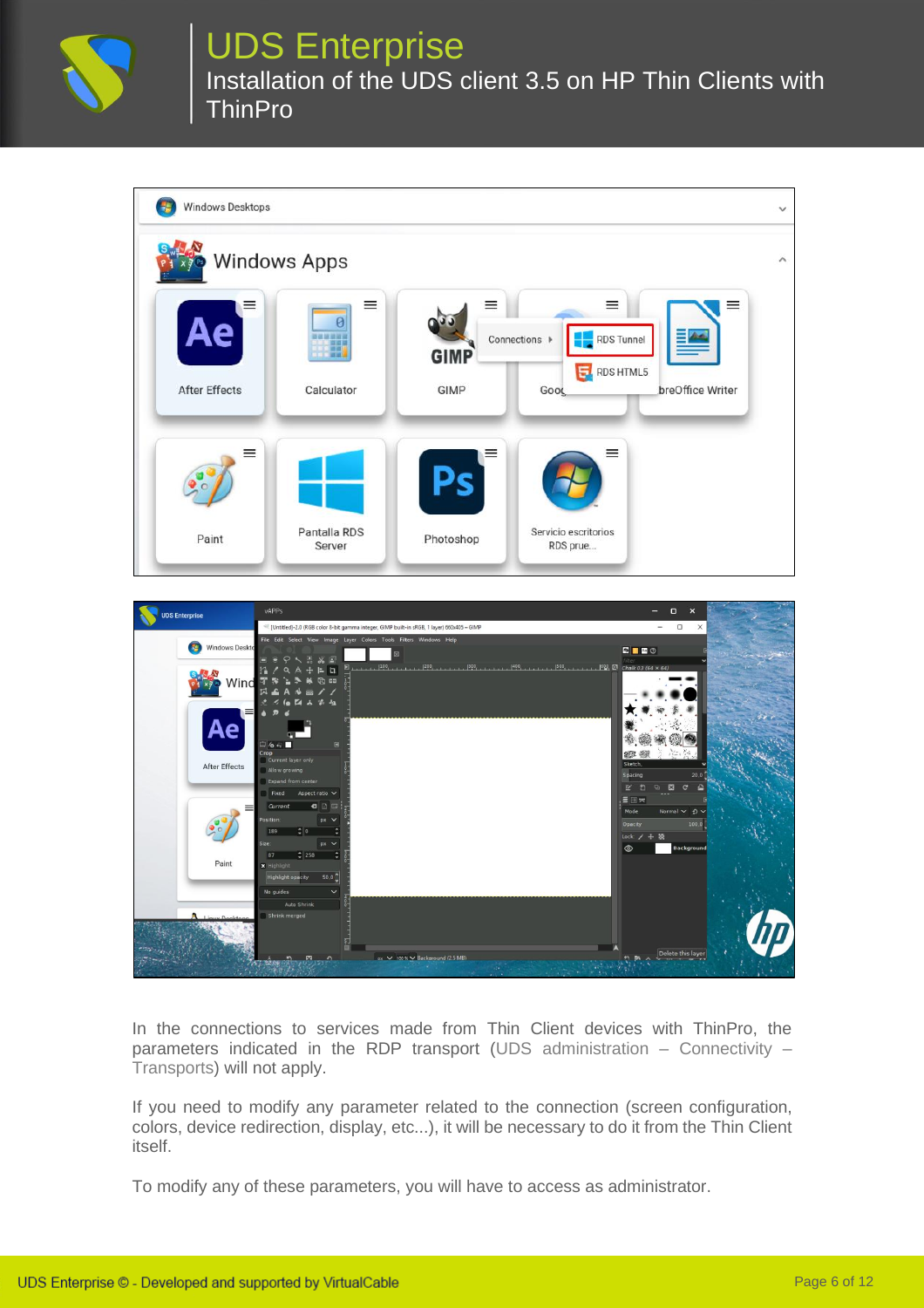

# UDS Enterprise

Installation of the UDS client 3.5 on HP Thin Clients with **ThinPro** 



Once validated and with administrator permissions, a new call "**Template\_UDS**"



#### **NOTE:**

For let this connection appear of type RDP (Template\_UDS), it will be necessary to make a first connection, the UDS client will not create it until it has executed at least one connection.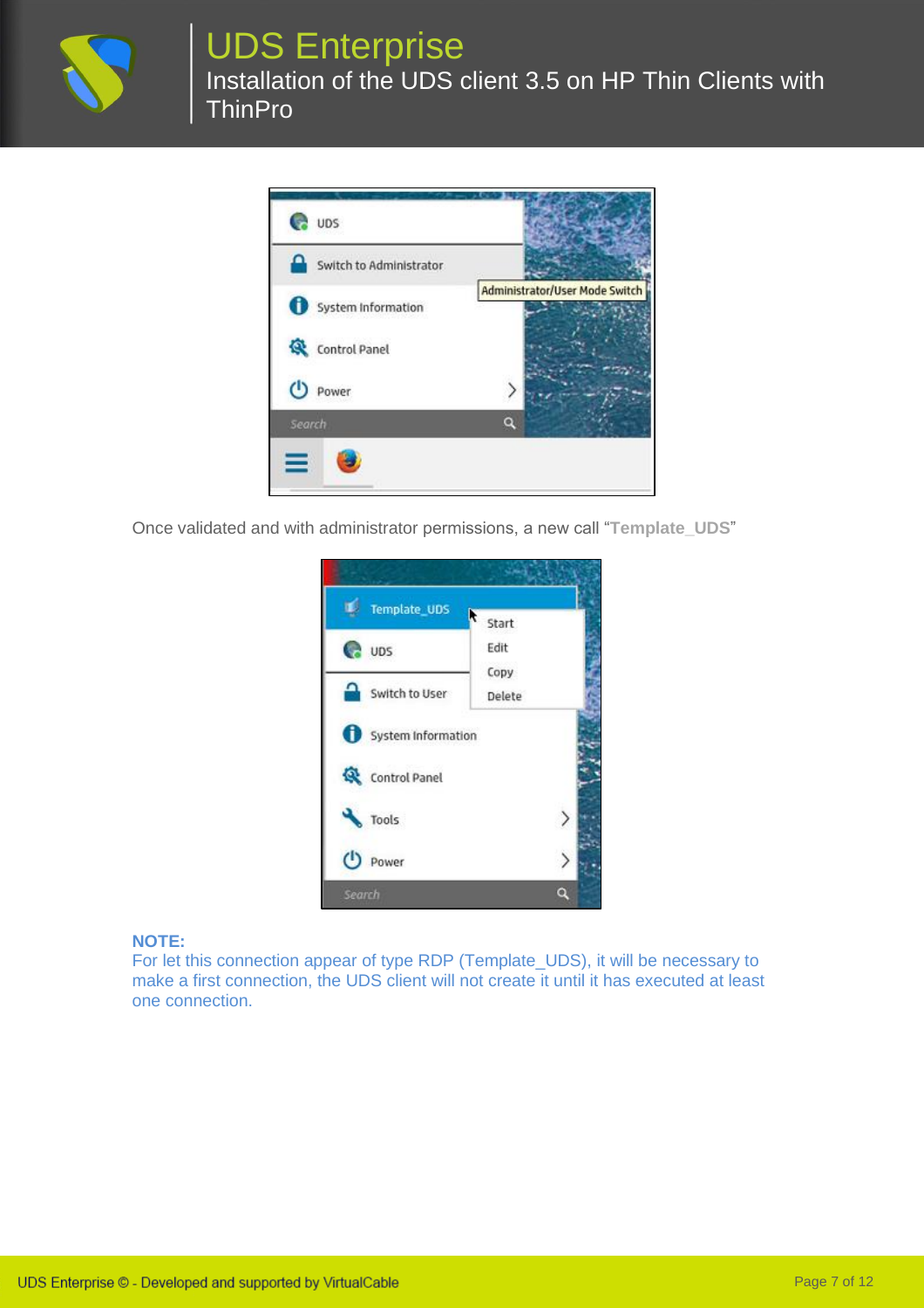

## UDS Enterprise Installation of the UDS client 3.5 on HP Thin Clients with **ThinPro**

#### Click on "**Edit**" to modify it:

| RDP Connection Manager                                                      |                                                                             |                                                |       |    | Ω       | ×      |
|-----------------------------------------------------------------------------|-----------------------------------------------------------------------------|------------------------------------------------|-------|----|---------|--------|
| ٠                                                                           |                                                                             |                                                |       |    |         |        |
| +++ Network<br>Service<br>Window<br>71<br><b>Options</b>                    | Connection Name: Template_UDS<br>Server Name/Address:<br>Credentials        |                                                |       |    |         |        |
| <b>EB</b> Local Resources<br><b>Experience</b><br>Q Diagnostics<br>Advanced | O Use Single Sign-On credentials<br>Ask for credentials at connection start | · Use predefined user, password, and/or domain |       |    |         |        |
|                                                                             | <b>User</b><br>Password                                                     |                                                |       |    | $\circ$ |        |
|                                                                             | <b>Domain</b>                                                               |                                                |       |    |         |        |
|                                                                             | Use predefined smart card<br><b>Use RD Gateway</b>                          |                                                |       |    |         |        |
|                                                                             | Server Probe                                                                |                                                |       |    |         |        |
|                                                                             |                                                                             |                                                | Apply | 0k |         | Cancel |

Modify the necessary parameters and save the connection to apply them:

| -'+' Network                                                                                                             | <b>Local Devices Redirection</b>                                                                                                                                                                                                                                     |                                              |                                                                                                                          | -++ Network                                                                                                                    | Choose your connection speed to optimize performance                                                                                                                                                                                                                                                                                                                                                                                                  |
|--------------------------------------------------------------------------------------------------------------------------|----------------------------------------------------------------------------------------------------------------------------------------------------------------------------------------------------------------------------------------------------------------------|----------------------------------------------|--------------------------------------------------------------------------------------------------------------------------|--------------------------------------------------------------------------------------------------------------------------------|-------------------------------------------------------------------------------------------------------------------------------------------------------------------------------------------------------------------------------------------------------------------------------------------------------------------------------------------------------------------------------------------------------------------------------------------------------|
| Service<br>$\Box$ Window<br><b>Q</b> Options<br><b>Local Resources</b><br><b>Experience</b><br>Q Diagnostics<br>Advanced | <b>Audio Devices:</b><br>· High-Level<br>· High-Level<br>Printers:<br>· High-Level<br>Serial/Parallel Ports:<br>· High-Level<br><b>USB Storage:</b><br><b>Local Partitions:</b><br>· High-Level<br>· High-Level<br>Smart Cards:<br>Other USB Devices:<br>Description | USBR<br><b>USBR</b><br><b>USBR</b><br>· USBR | O Disable<br><b>O</b> Disable<br><b>Disable</b><br>O Disable<br><b>Disable</b><br>O Disable<br>Disable<br>-- USB Manager | Service<br>$\Box$ Window<br><b>Q</b> Options<br><b>ED</b> Local Resources<br><b>CA</b> Experience<br>Q Diagnostics<br>Advanced | LAN<br>Allow the following:<br>(Intermediate state == let client choose)<br>V Desktop background<br>√ Font smoothing<br>√ Desktop composition<br>I Show contents of window while dragging<br>V Menu and window animation<br>$\sqrt{}$ Themes<br>√ End-to-End Connection Health Monitoring<br>Warning Timeout:<br>$\overline{I}$<br>Show Warning Dialog<br>6.000<br>$\mathsf{s}$<br>Recovery Timeout:<br>$30.000$ s<br>Error Timeout:<br>Hisables<br>5 |
|                                                                                                                          |                                                                                                                                                                                                                                                                      |                                              | Show                                                                                                                     |                                                                                                                                |                                                                                                                                                                                                                                                                                                                                                                                                                                                       |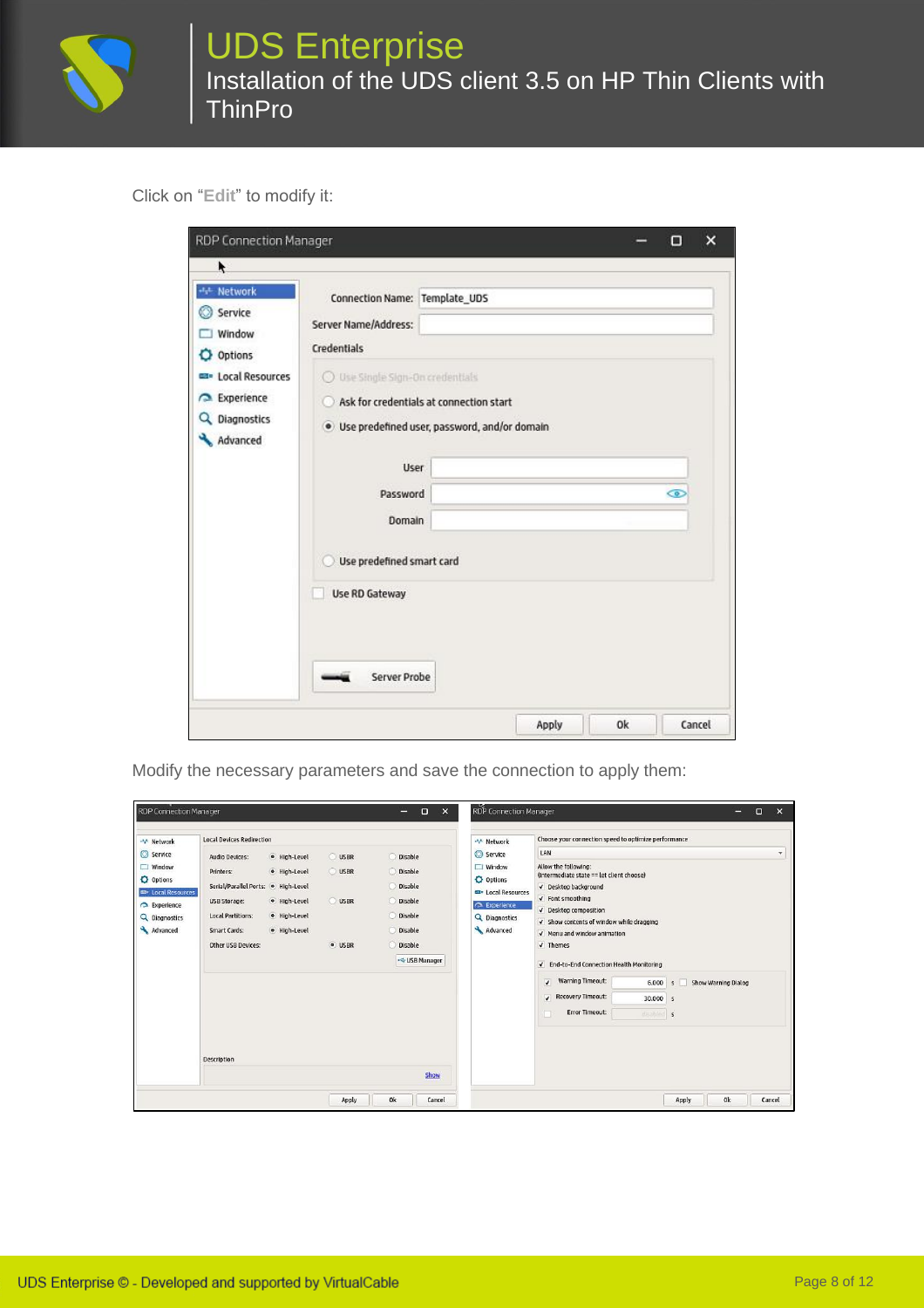

## **UDS Client Update**

If you already have Thin Clients with ThinPro and a previous version of the UDS client, you simply must carry out the installation process normally.

During the installation process, all components of the UDS client will be overwritten and updated to the new version what you want to install.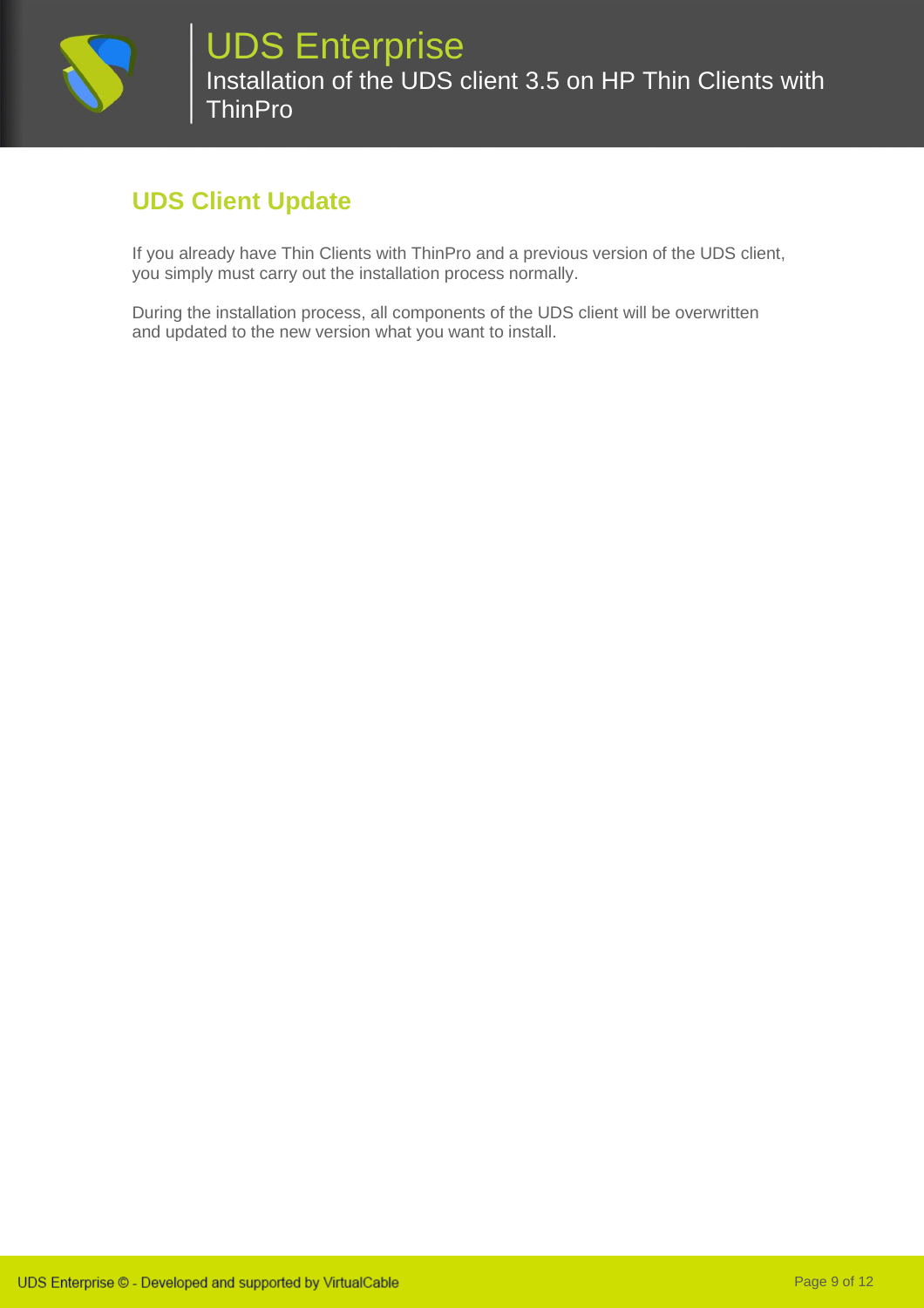

### **Generate and restore USB image**

If you have installed the UDS client and all the necessary modifications in the Thin Client with ThinPro, you will have the possibility of generating a complete USB image of the current state of the device to restore it in other devices. This will avoid having to repeat all the tasks performed.

To generate this image or restore it on other devices, access with administrator permissions and in the menu, you will select:



Control Panel – Manageability – ThinState – The HP ThinPro Image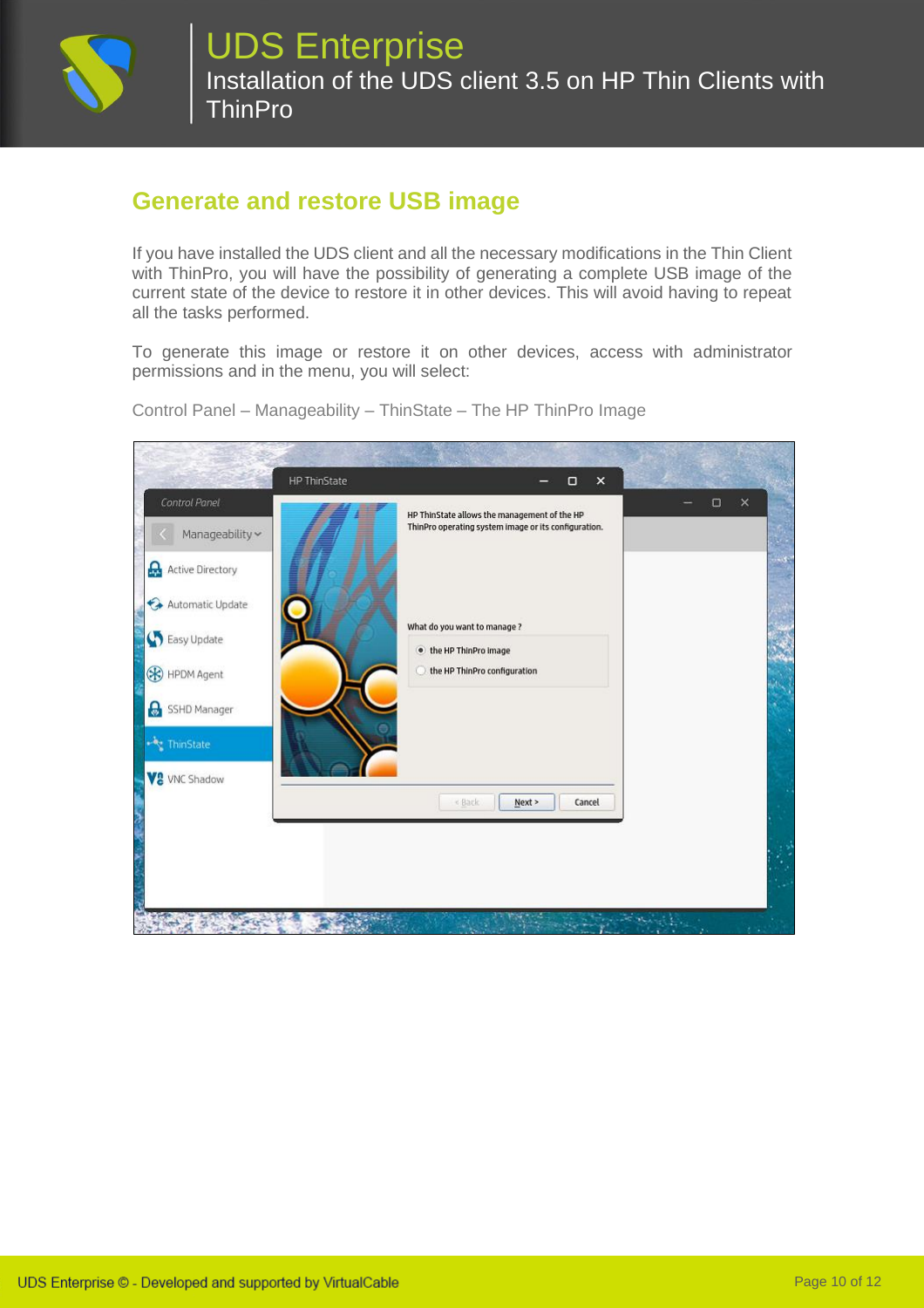

## UDS Enterprise Installation of the UDS client 3.5 on HP Thin Clients with **ThinPro**

Depending on the task you need to perform (generate an image on a USB or restore a previously configured image), select the appropriate option and continue with the steps indicated:

| <b>HP ThinState</b> | ×                                                                                                                                                              |
|---------------------|----------------------------------------------------------------------------------------------------------------------------------------------------------------|
|                     | You can make a copy or restore an HP ThinPro image.<br>Which action do you want to do?<br>. make a copy of the HP ThinPro image<br>restore an HP ThinPro image |
|                     | Cancel<br>< Back<br>Next >                                                                                                                                     |

#### **NOTE:**

To restore previously created images, you will also have the option to start the Thin Client with the USB device connected (and the image previously loaded on it) and it will automatically proceed to dump it.

It is also possible to use the HPDM (HP Device Manager) tool to manage all the configuration of Thin Clients in a massive and automated way.